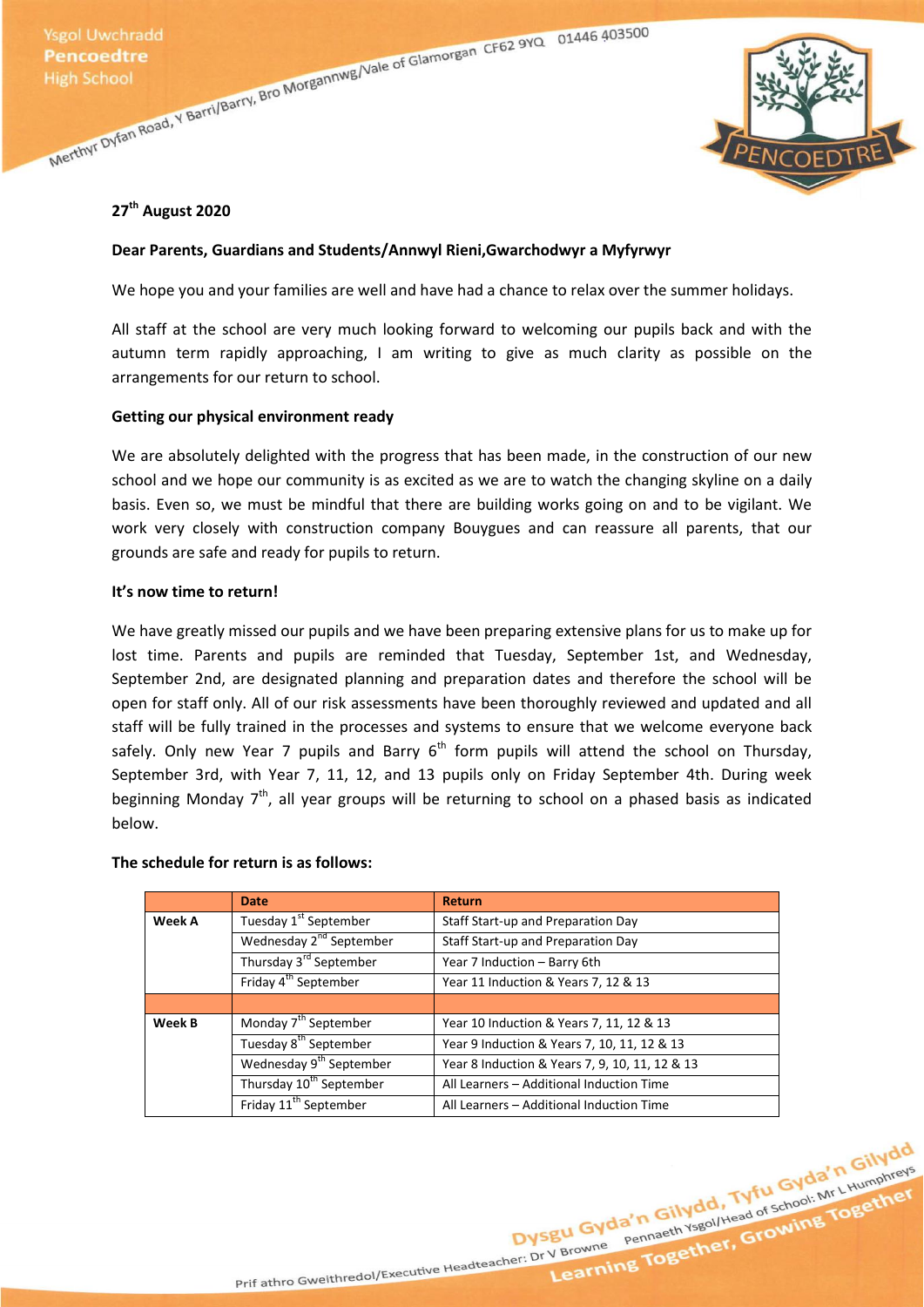

**It is important that attendance is compulsory for all unless they are suffering from illness or are showing any COVID-19 symptoms. This includes those pupils who were previously shielding.**

### **Travel to School**

All students travelling on a school bus service or public transport will be required to follow the national guidance and will be required to wear a face mask while travelling. **Please be aware that pupils not wearing facemasks will not be permitted on the bus.**

The extent of building works being carried out, coupled with modifications to staff parking mean that with the exception of school staff, the services for vulnerable students, the school buses and some construction traffic, no other vehicles will be permitted to drive on to the school site and this restriction includes parents dropping off children for school which must now take place off the school site.

Additional supervision will be in place at the school gates to meet the students on arrival, whether that is on school bus, on foot or on bicycle. All of these measures are in place for the health and safety of all members of our community.

### **Health and Safety Information**

I attach a summary of the key health and safety advice below. For full details, parents are encouraged to read the operational guidance for reopening schools, on the Welsh Government link. <https://gov.wales/operational-guidance-schools-and-settings-autumn-term-covid-19>

- $\checkmark$  Do not send your child(ren) to school if they are unwell, or if they or any other household member are showing any COVID-19 symptoms; including a high temperature, loss of taste/smell or persistent, dry cough. We ask that parents contact the school immediately if any pupil suffers from these symptoms, or if they have received a positive result for COVID-19 so that we can implement our tracking and tracing system. The pupil will need to selfisolate for a period of 10 days, with all other 'contacts' at home self-isolating for a period of 14 days. We ask that parents communicate regularly with the school in order to keep us informed of any developments should this situation arise.
- $\checkmark$  In order to reduce the number of 'contacts' between pupils and staff, and pupils with each other, to ultimately reduce the risk of cross-contamination; we have committed to containing each year group into a 'Year Group Bubble', creating an extended contact group, which will be your child's school year.

Prif athro Gweithredol/Executive Headteacher: Dr V Browne Pennaeth Ysgol/Head of School: Mr L Humphreys

Dysgu Gyda'n Gilydd, Tyfu Gyda'n Gilydd<br>Dysgu Gyda'n Gilydd, Tyfu Gyda'n Gilydd<br>Dysgu Gyda'n Gilydd, Tyfu Gyda'n Gilydd<br>Pennaeth Ysgollitead of School: Mr Litumphreys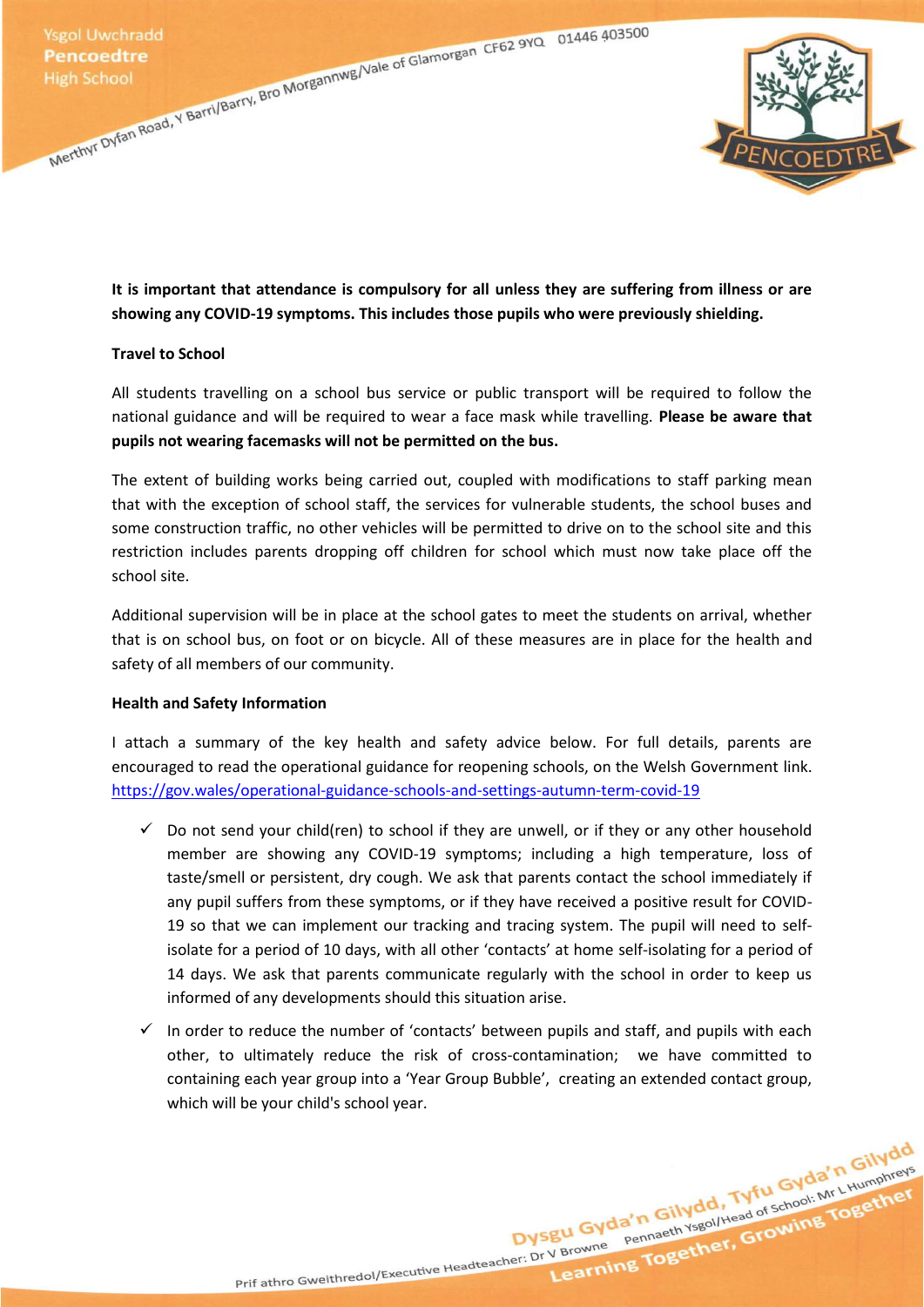

- $\checkmark$  in line with the latest health guidelines, although pupils do not have to keep a social distance of 2m from each other, we will require pupils to keep 2m away from staff and other adults at all times.
- $\checkmark$  We have introduced will operate one-way systems, within the school buildings. This includes designating stairs as up-only and down-only. Pupils will be reminded of this arrangement on their first day back.
- $\checkmark$  During lunch and break times, pupils will only be able to congregate with pupils within their 'Year Group Bubble' at designated areas.
- $\checkmark$  We will encourage pupils to wash their hands regularly during the day.
- $\checkmark$  Hand sanitiser is located around the school, but we kindly ask that if you have a personal supply that you send this to school with your child. In accordance with the school's behaviour policy, we will deal with any misuse of hand sanitiser strictly.
- $\checkmark$  We have varied the start time of breaks and will be planning a 'stagger' to the end of the day so that all pupils leave the premises safely by 14:55.
- $\checkmark$  We will continue to implement an intensive cleaning program around the school site.
- $\checkmark$  We ask that parents remind their children of good respiratory hygiene and encourage them to follow the steps of **"Catch it, Bin it, and Kill it."**
- $\checkmark$  In line with the latest health guidelines, wearing a face covering is not essential at this time. We are continuing to monitor this, and should the situation change we will be back in contact immediately.

### **What additional essential measures will be in place in school?**

- Any member of our school community who is unwell with symptoms of COVID-19 must stay at home
- Robust hand and respiratory hygiene including ventilation will be in place
- We will continue with our increased cleaning arrangements
- We will engage actively with the Test, Trace & Protect system
- We will plan the structure of our school day to reduce the contact between groups of students as much as possible
- We will arrange our classrooms with forward facing desks
- Staff will maintain distance from learners and other staff as much as possible

Dysgu Gyda'n Gilydd, Tyfu Gyda'n Gilydd<br>Dysgu Gyda'n Gilydd, Tyfu Gyda'n Gilydd<br>Dysgu Gyda'n Gilydd, Tyfu Gyda'n Gilydd<br>Pennaeth Ysgol/Head of School: Mr. Litumphreys Prif athro Gweithredol/Executive Headteacher: Dr V Browne Pennaeth Ysgol/Head of School: Mr L Humphreys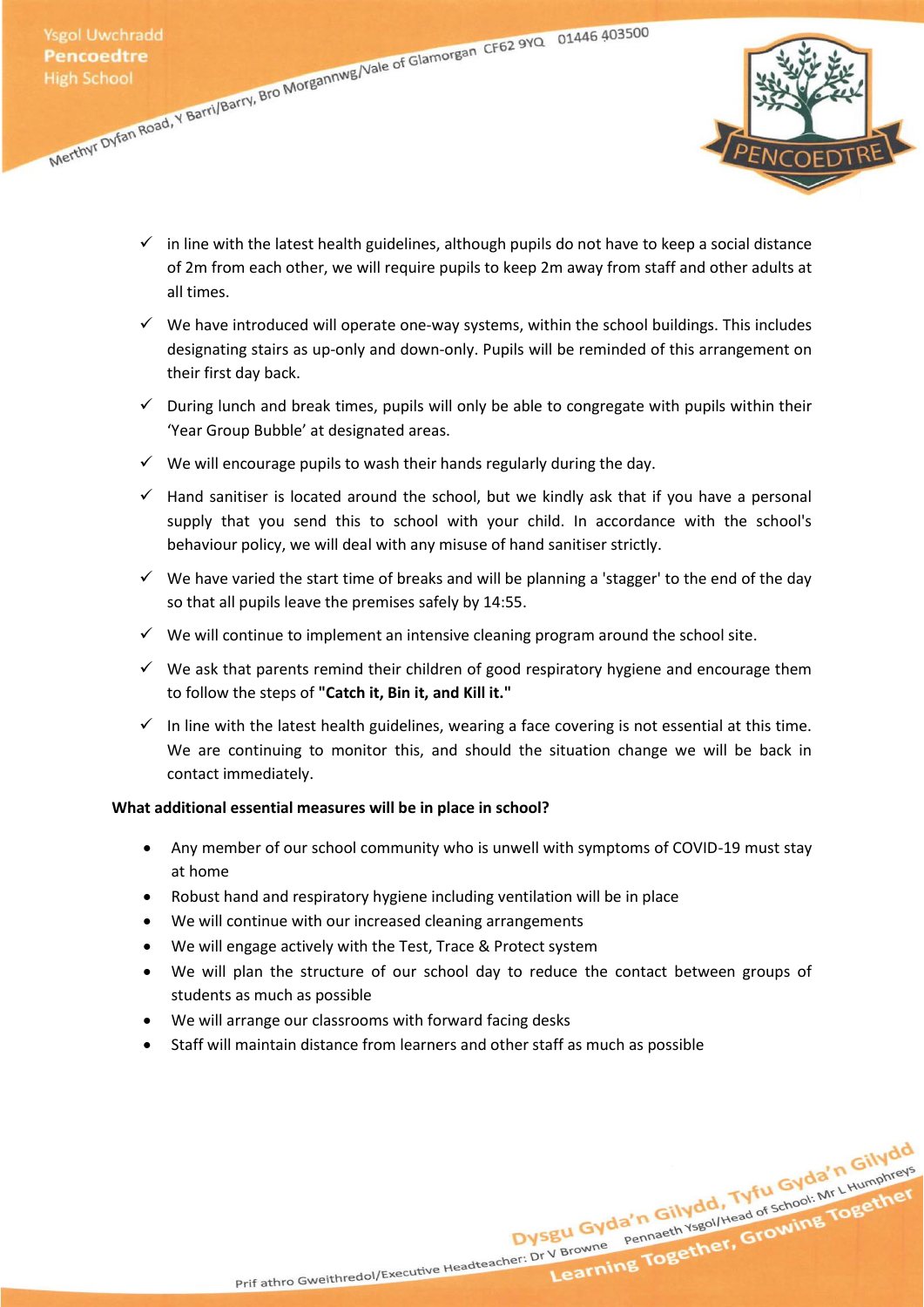

### **So what does this look like in practical terms?**

As part of our planning for a full return in the autumn term we have carried out the implementation of a robust risk assessment. We have put control measures in place for the additional risks presented by a return to full capacity, continuing to work with our Local Authority (LA). We have reviewed all Fire Evacuation and Health and Safety policies in light of returning to full capacity.

### **Should I wear a face covering or PPE?**

The current advice from the Chief Medical Officer for Wales is that face coverings are recommended for all members of the public over 11 years in indoor settings in which social distancing cannot be maintained, including schools and school transport. Therefore, we expect all pupils to wear facemasks in corridors and communal indoor areas. It is not currently our expectation that pupils wear facemasks during lessons but we will continue any further medical advice.

### **Pupil advice whilst wearing a facemask**

Pupils wearing face coverings to school, there is a process in place for pupils to remove them safely on arrival at the school site. According to the latest guidance, the front of the cover should not be touched but instead it should be removed from the sides. (i.e. using the elastic that goes around the ears). Their hands should be washed straight away and then temporary masks thrown into the bin.

Re-usable masks need to be kept in a plastic bag that can be taken home, with hands being washed once again before going into the classroom. We will be re-iterating and re-enforcing all specific routines during Induction all pupils will be advised.

Please be aware that we expect all facemasks to be plain, single colour. We will not accept multicoloured, patterned facemasks. We have been working closely with the LA, and it is our understanding that we will be provided with additional supplies as needed.

### **Identifying clusters and outbreaks**

A potential cluster is defined as two or more cases of COVID-19 among learners or staff in our school within 14 days, or an increased rate of absence due to suspected or confirmed cases of COVID-19.

If an outbreak is declared we have protocols in place to work with the Outbreak Control Team to implement the recommended adjustments to how our school operates. The priority will be infection prevention, control measures and social distancing.

### **Response to any infection**

Our risk assessments include a protocol for any cluster/outbreak of two or more cases of COVID-19

Prif athro Gweithredol/Executive Headteacher: Dr V Browne Pennaeth Ysgol/Head of School: Mr L Humphreys

Dysgu Gyda'n Gilydd, Tyfu Gyda'n Gilydd<br>Dysgu Gyda'n Gilydd, Tyfu Gyda'n Gilydd<br>Dysgu Gyda'n Gilydd, Tyfu Gyda'n Gilydd<br>Pennaeth Ysgol/Head of School: Mr. Lillimphreys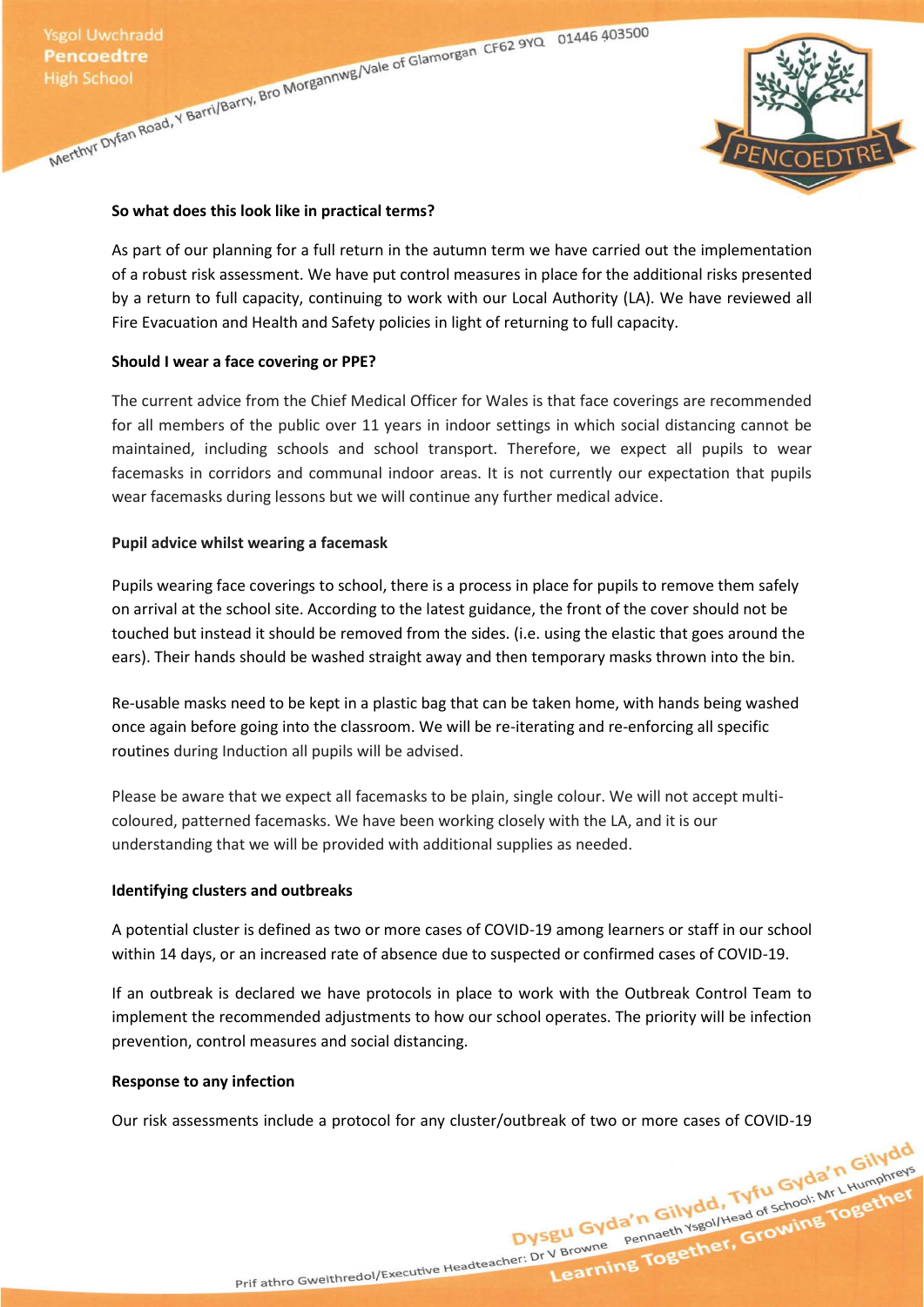

in the school community. Our planning and groupings will minimise the impact of a local lockdown.

- We are engaging with the Test, Trace, Protect strategy
- We will manage confirmed cases of COVID-19 among the school community and contain any outbreak by following local health protection team advice
- Under no circumstances should learners or staff attend school if they:
	- $\circ$  feel unwell, have any of the four identified COVID-19 symptoms (a new continuous cough, a high temperature or loss of taste or smell) or they have tested positive to COVID-19 in the past 7 days
	- $\circ$  live in a household with someone who has symptoms of COVID-19 or has tested positive to COVID-19 in the past 14 days
- We have a clear escalation policy and procedures in place if learners or staffs begin to show symptoms of COVID-19 while at the school. Those showing symptoms will be kept separate until they can be collected and taken home.

### **School Uniform & Equipment**

All students in years 7 through to 13 will be required to be in full school uniform in September as our uniform plays a valuable role in contributing to our ethos, identity and preparation for learning. We would also request that your child returns in September with a fully fitted out pencil case (pens, pencils, ruler, rubber, coloured pencils). This will reduce the need for resources to be shared.

Classroom-based resources such as books will be used and shared within the contact group but will be cleaned regularly, along with all frequently touched surfaces.

Resources that are shared between contact groups, such as sports, art and science equipment will be cleaned frequently and meticulously and always between contact groups.

Pupils and their parents are reminded of rules relating to pupils' hair and shoes.

### **What about catering facilities in school?**

Our catering company Big Fresh, will be providing catering facilities in school for all pupils, from the 3<sup>rd</sup> September. All new pupils will be provided with their fob account system during their 1<sup>st</sup> day induction. Those pupils who are eligible for free school meals, will automatically have their account credited and meals will be available at the school even on days where their year groups have not yet returned, students wanting to take up this provision should report to the school at their allocated lunch time. We as a school will be implementing a staggered approach to break and lunchtimes, to ensure the integrity of contact groups is maintained throughout the school day.

Dysgu Gyda'n Gilydd, Tyfu Gyda'n Gilydd<br>Dysgu Gyda'n Gilydd, Tyfu Gyda'n Gilydd<br>Dysgu Gyda'n Gilydd, Tyfu Gyda'n L<sub>Humphreys</sub>

Prif athro Gweithredol/Executive Headteacher: Dr V Browne Pennaeth Ysgol/Head of School: Mr L Humphreys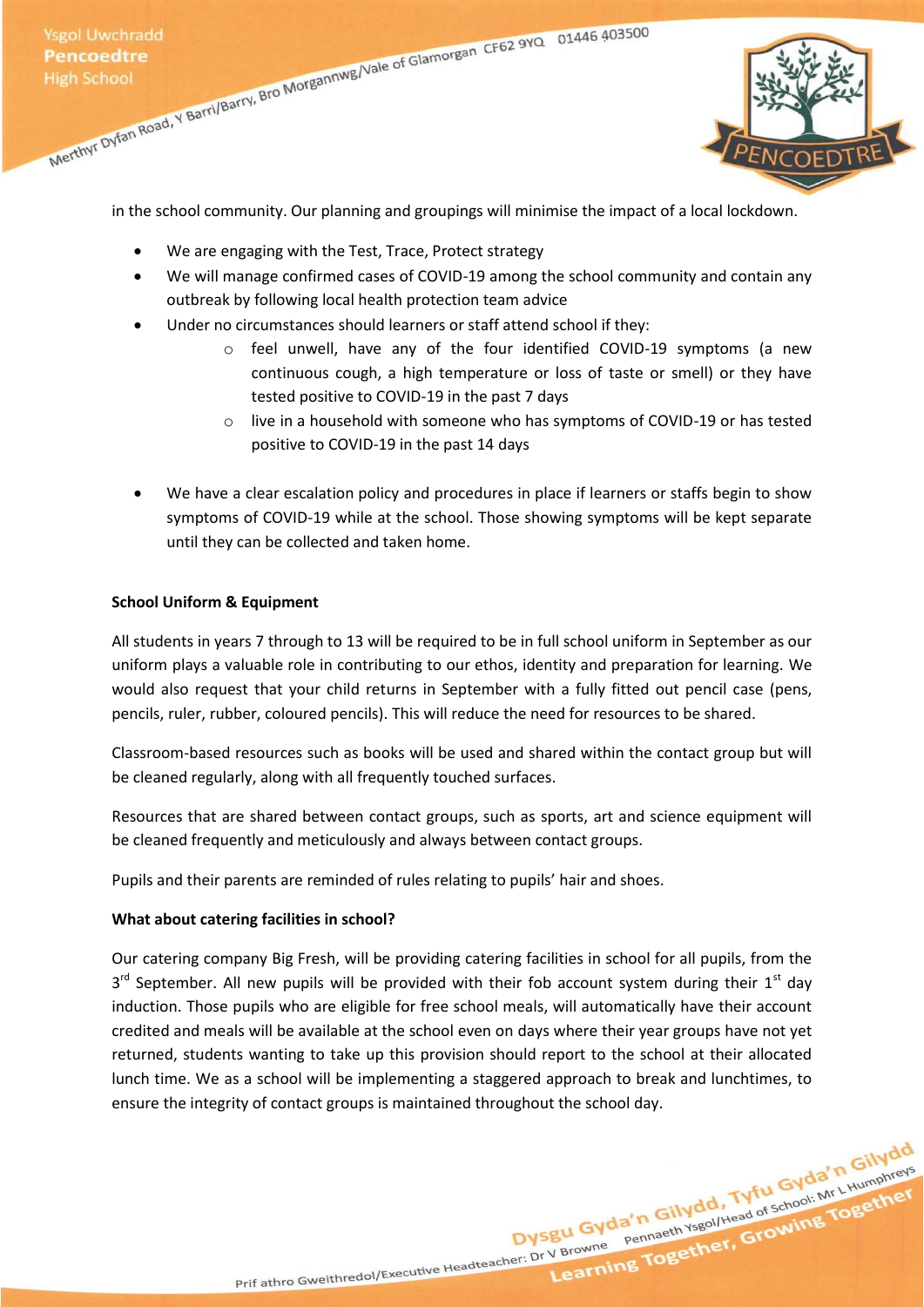

### **Will visitors be allowed onto the school site?**

We have peripatetic staff and cleaning staff that will be required to come onto the school site each day. Risk assessments are completed to ensure that these colleagues do so safely. From September, we will be able to meet with parents on the school site**.** Social distancing and hand sanitising will be in place in our reception area. **Please note that parents will only be able to come onto the school site for a pre-arranged appointment.**

### **New Times of the School Day**

After lots of consideration, we have as a school have made slight changes to the school day. The rationale behind this was to ensure we were able to stagger break and lunchtimes, to ensure we maintained the integrity of 'Year Group Bubble'. Please see table below.

| <b>School Day</b>                                | <b>Years 8, 9, 10</b> | <b>School Day</b>        | Years 7, 11, 12/13 |  |
|--------------------------------------------------|-----------------------|--------------------------|--------------------|--|
| <b>School opens</b>                              | 8.30                  | <b>School opens</b>      | 8.30               |  |
| Lesson 1                                         | $8.30 - 9.30$         | <b>Lesson 1</b>          | $8.30 - 9.30$      |  |
| <b>Lesson 2</b>                                  | $9.30 - 10.30$        | <b>Lesson 2</b>          | $9.30 - 10.30$     |  |
| <b>Morning Break</b>                             | $10.30 - 10.50$       | <b>Tutorial/Assembly</b> | $10.30 - 10.55$    |  |
| <b>Move to form Rooms</b>                        | $10.50 - 10.55$       |                          |                    |  |
| <b>Tutorial/Assembly</b>                         | $10.55 - 11.15$       | <b>Morning Break</b>     | $10.55 - 11.15$    |  |
| Lesson 3                                         | $11.15 - 12.15$       | <b>Lesson 3</b>          | $11.15 - 12.15$    |  |
| Lunch                                            | $12.15 - 12.55$       | <b>Lesson 4</b>          | $12.15 - 13.15$    |  |
| <b>Lesson 4</b>                                  | $12.55 - 13.55$       | Lunch                    | $13.15 - 13.55$    |  |
| <b>Lesson 5</b>                                  | $13.55 - 14.55$       | <b>Lesson 5</b>          | $13.55 - 14.55$    |  |
| There will be a staggered end of day for pupils: |                       |                          |                    |  |

**Year 7 – 14.45**

**Years 8 & 9 – 14.50**

**Years 10, 11, 12/13 – 14.55**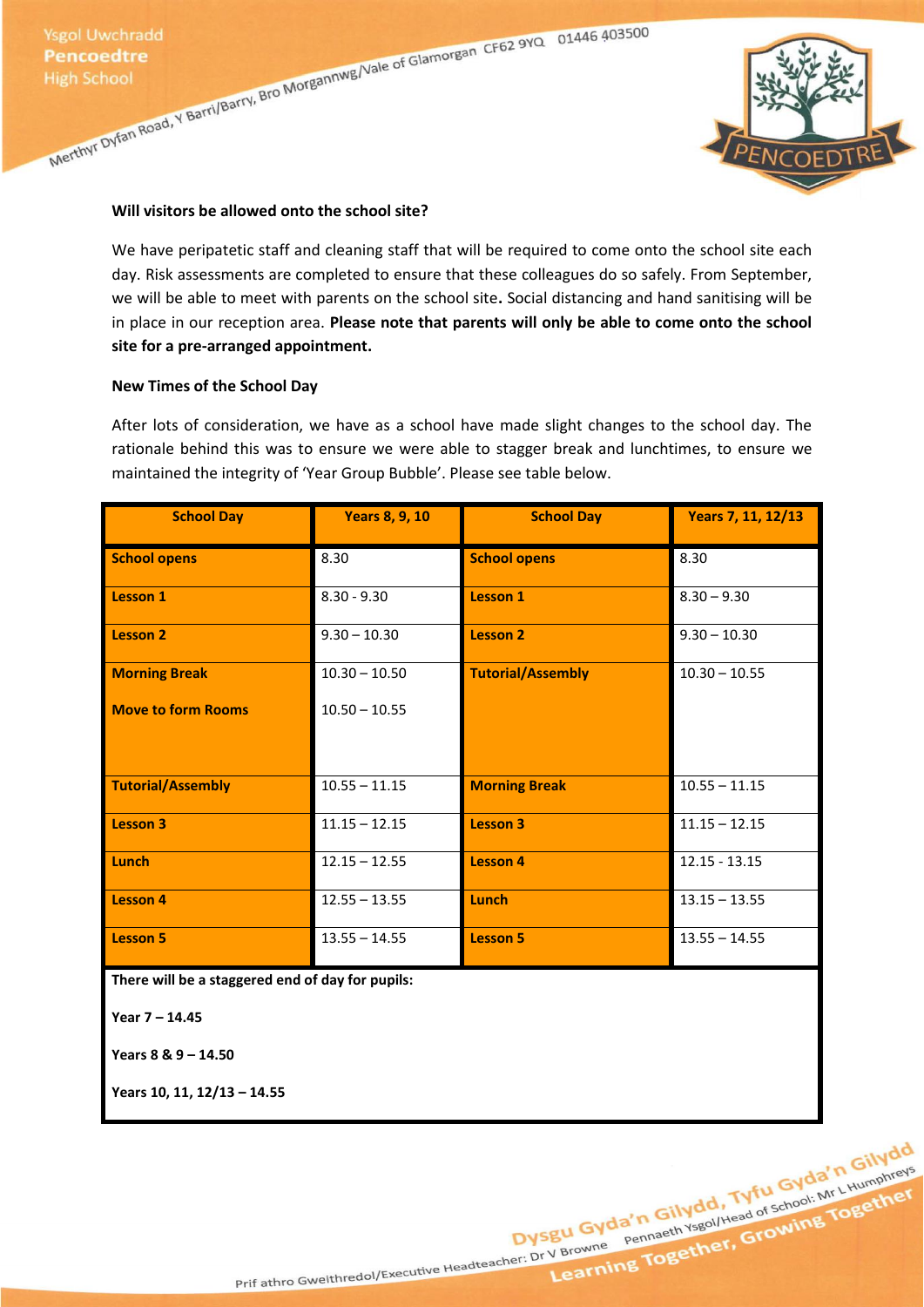

Please remind your child, that if it is their  $1<sup>st</sup>$  day back in school, they need to go straight through the main entrance to the Main Hall. They will then be joined by their form tutor. They will then be escorted to their form room with their tutors. On day one, Year 12/13 are to go to the Lesser Hall.

For the remaining days of the  $1<sup>st</sup>$  two weeks back, pupils will enter via the nearest entrance to their form room. By week three the pupils will enter via the entrance nearest to their first lesson.

### **What about attendance?**

All students should return to school in the autumn term unless they have a medical reason not to. All other students should attend, but with social distancing and regular hand washing.

We will keep a daily record of attendance and request that parents notify us daily if their child is unable to attend, explaining the reason for this. We will be working proactively to engage with families to identify any barriers to students returning to school. We aim to identify any further support needed.

### **What if there is a second spike?**

Although the intention is for all students to return to school in the autumn, we have already commenced our contingency planning in the event of a further local lockdown. Given the uncertainty over future transmission levels, for the foreseeable future, it is essential that we prepare for a range of possible circumstances.

It is difficult to identify any positive to come out of the current pandemic, but if there is one it might be that our teachers at Pencoedtre have been working tirelessly to develop an exciting approach to learning, so that if this situation occurs, we can continue and enhance our academic support to your child. The development of 'PHS Online Academy for Learning' is extremely exciting addition to provision at PHS.

### **Calendar of events for 2020-21**

Although our planning for the year ahead may have to be fluid, we do need to provide some order and certainty for our community. Therefore, our calendar has been designed with a conscious decision of the need to have our staff in front of our students for the maximum amount of time to prepare for the summer exam series. We are in the final stages of consultation on our proposed calendar, and will publish to all stakeholders at the start of the new academic year.

Dysgu Gyda'n Gilydd, Tyfu Gyda'n Gilydd<br>Dysgu Gyda'n Gilydd, Tyfu Gyda'n Gilydd<br>Dysgu Gyda'n Gilydd, Tyfu Gyda'n Gilydd<br>Pennaeth Ysgol/Head of School: Mr LHumphreys Prif athro Gweithredol/Executive Headteacher: Dr V Browne Pennaeth Ysgol/Head of School: Mr L Humphreys